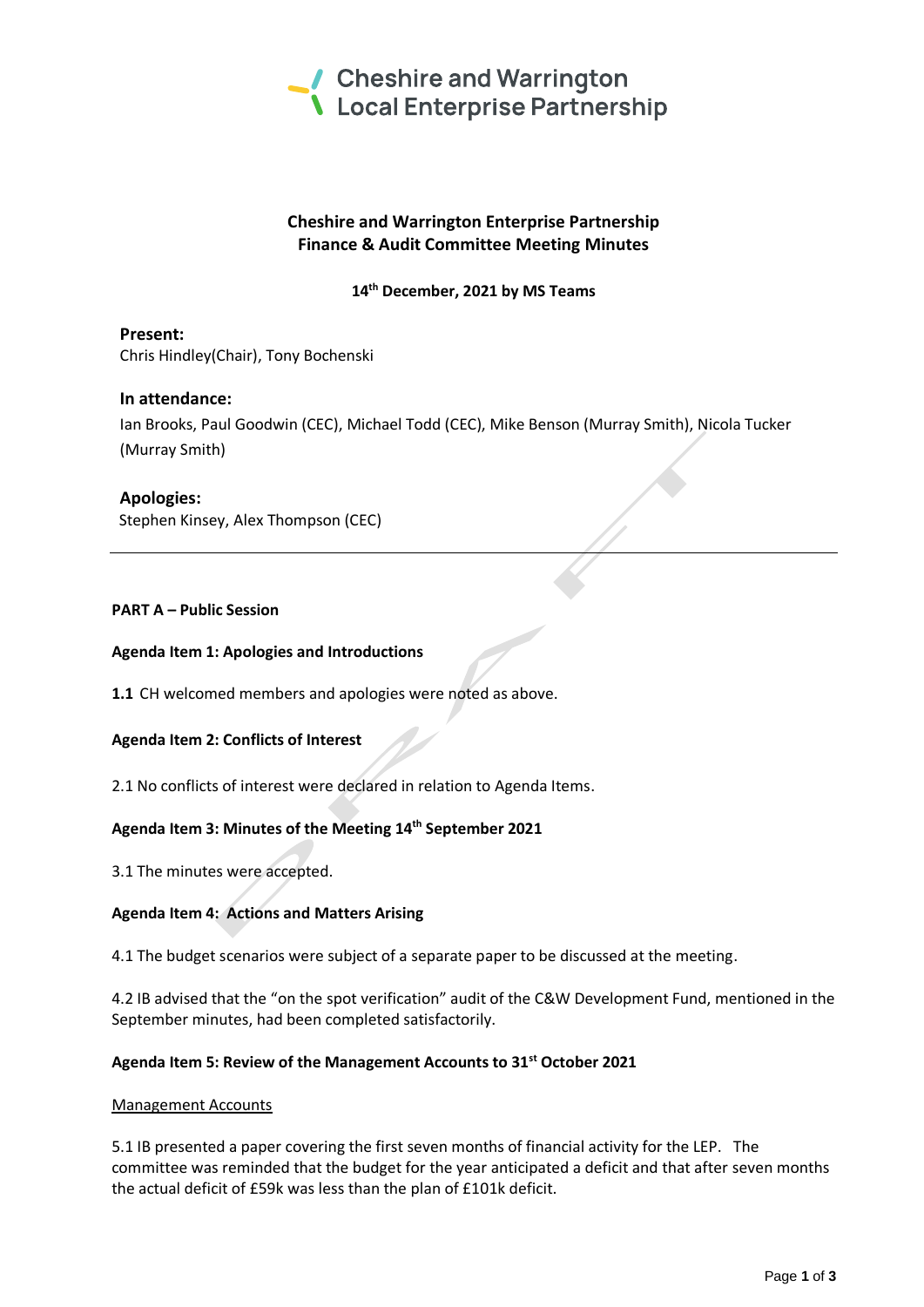5.2 IB explained that all other things being equal, the change in recognition of income and the decision, taken at the previous meeting to reduce the amount drawn from retained business rates towards operational support, would have reset the budget deficit for the year at £557k. The forecast outturn is however, significantly better with a projected deficit of £395k. The forecast reflected cost savings on staff expenditure, operating costs and a reduced deficit on the Accelerate Project. This outturn would leave operational reserves close to £500k, considered to be a prudent level in the current climate.

5.3 The delay to receiving core income has led to a prudent approach within the LEP towards expenditure, but the committee welcomed that the second tranche of core funding was now being released by DHLUC/BEIS.

5.4 IB provided the committee with a verbal update on the changes to the Accelerate project now agreed by the University of Chester and DWP. The project has been scaled back and will run for a shorter period than originally planned. The LEP remains committed to provision of £600k of grants towards training and a contribution towards the operating costs. ESF funding will effectively double the LEPs investment.

5.5 Noting that costs were expected to increase for the EZ programme, TB asked for clarification regarding the treatment of costs of developing projects. It was agreed to take the question to the Growth Corridors Sub-board and IB would brief John Adlen.

ACTION: IB

5.6 In response to a question from CH, IB explained that following their request CWaC are paying the costs associated for the LEP to relocate within Wyvern House. Further, that the temporary space and terms offered would yield some small rent savings this financial year.

5.7 The committee noted the report.

#### Review of Programme Funds

5.8 IB presented an overview of the position with respect to capital programme funds. He mentioned that an independent review of the LGF was expected to be conducted next year, with the scope due to agreed by P&I. Decisions regarding the small remaining balance of LGF funds would await the outcome of the review.

5.9 IB explained that for the Getting Building Fund, which Government has targeted to be spent by 31 March 2022, some challenges are emerging. The projects are being monitored closely.

5.10 Regarding the GPF loan to Cheshire Green, IB reported that two plot sales are being progressed with a possibility that some funds will be returned before the financial year end.

5.11 The general account for Retained business rates is expected to receive payments from CEC and WBC before the end of the financial year. Drawdown of project loans to repay GPF are also expected before the year end.

5.12 The committee noted the positions with respect to capital programme funds.

## **Agenda Item 6: Progress Report against Internal Audit Plan 2021/22**

6.1 MT provided a verbal update on progress.

6.2 Most of the audit work tends to take place in Q1 and Q4 for each financial year. MT confirmed that scoping work has commenced to support the s151 officer's assurance statement on compliance with the Accountability Framework.